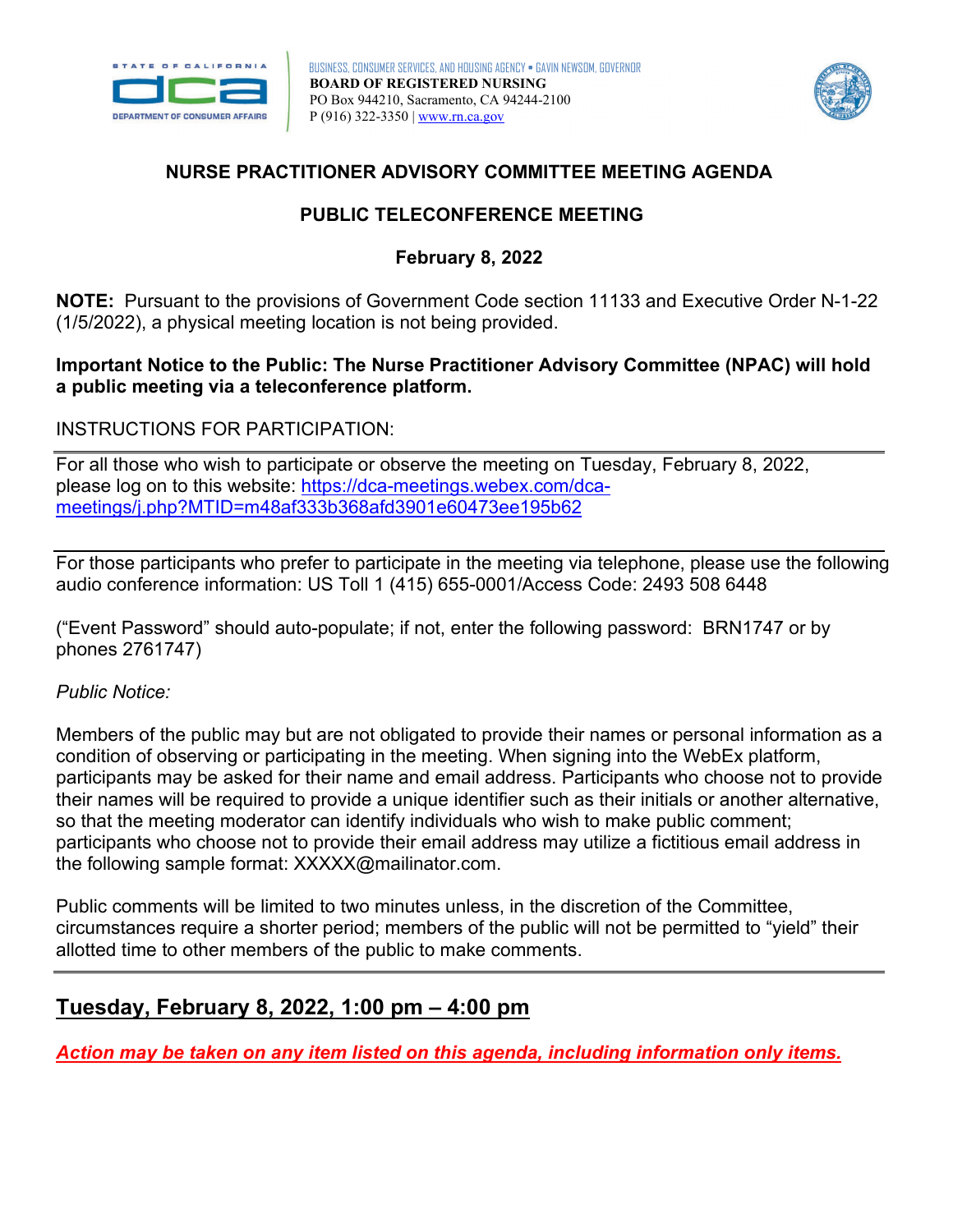



- Call to order, roll call, and establishment of a quorum
- 1.0 Call to order, roll call, and establishment of a quorum<br>2.0 General instructions for the format of a teleconference meeting
- **3.0 Review and vote on whether to approve previous meeting's minutes** 
	- **3.1** November 16, 2021

#### **4.0 Public comment for items not on the agenda; items for future agendas**

 *Please Note: The Committee may not discuss or act on any matter raised during the Public Comment section that is not included on this agenda, except to decide whether to place the matter on the agenda of a future meeting. (Gov. Code, §§ 11125 and 11125.7, subd. (a).)* 

- **5.0 Discussion and Possible Action:** Establishment of meeting dates for 2022.
- **6.0 Discussion and Possible Action:** Regarding naming conventions for Nurse Practitioners (NP) practicing pursuant to standardized procedures and pursuant to Business and Professions Code (BPC) sections 2837.103 and 2837.104.
- **7.0 Discussion and Possible Action:** Regarding the procedures for NPAC to provide recommendations or guidance on care when the Board is considering disciplinary action against a NP, pursuant to BPC section 2837.102, subdivision (a).
- **8.0 Discussion and Possible Action:** Regarding fee analysis to determine value of initial application fee pursuant to BPC section 2837.104, subdivision (b)(2), and possible amendment of California Code of Regulations (CCR), title 16, section 1417, and amendment of proposed draft regulatory language of CCR, title 16, section 1482.4.
- Examination Services (OPES), regarding occupational analysis mandated under BPC **9.0 Information Only:** Update from the Department of Consumer Affairs, Office of Professional section 2837.105.
- (AB) 890 (Reg. Sess. 2019-2020). **Information Only: Regarding updates on regulatory package to implement Assembly Bill <b>10.0** (AB) 890 (Reg. Sess. 2019-2020).
- **11.0 Adjournment**

#### **NOTICE:**

 [http://www.rn.ca.gov.](http://www.rn.ca.gov/) All times are approximate and subject to change. Items may be taken out of order to maintain a quorum, accommodate a speaker, or for convenience. The meeting may be canceled without notice. For verification of the meeting, call (916) 574-7600 or access the Board's Web Site at